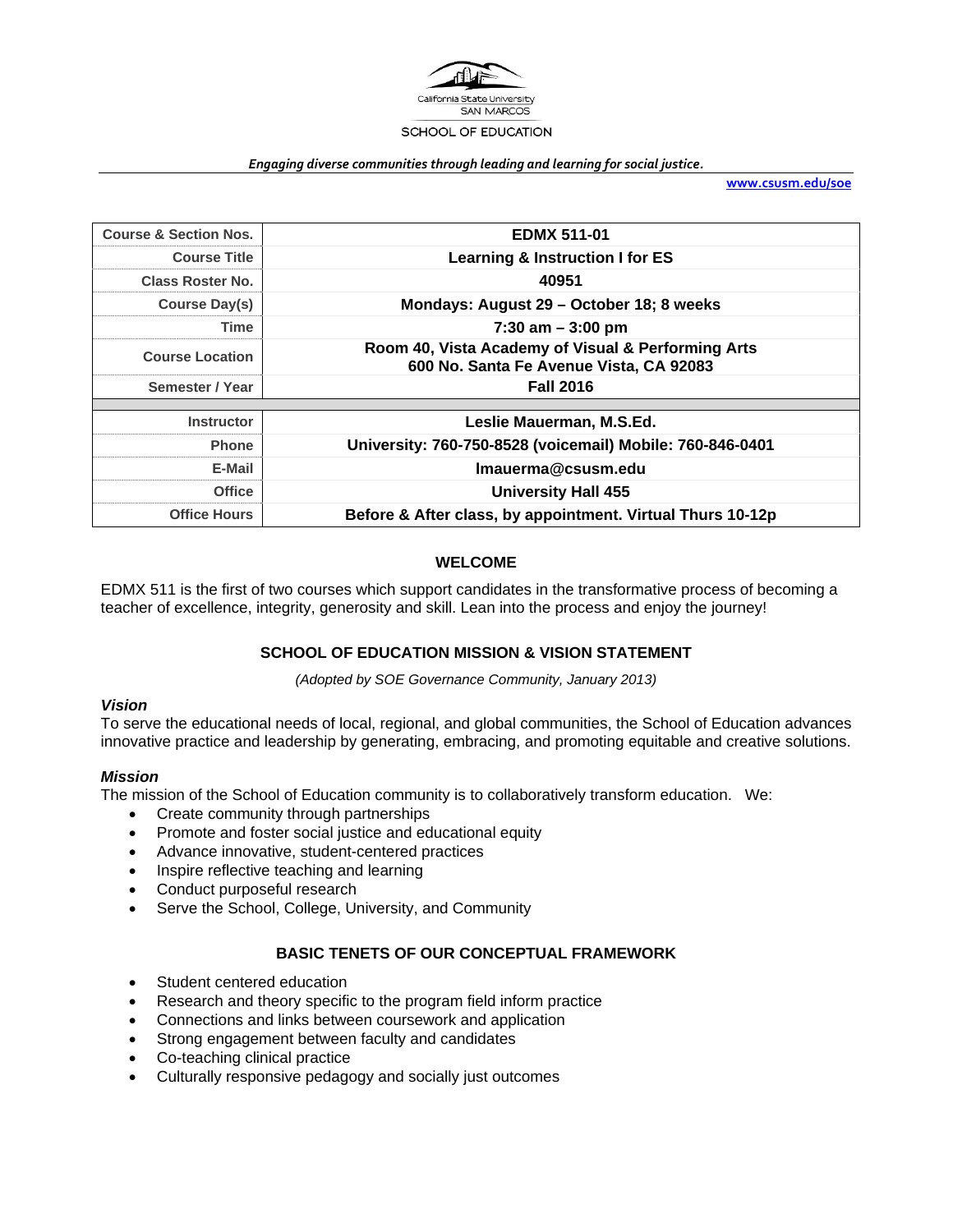# **TABLE OF CONTENTS**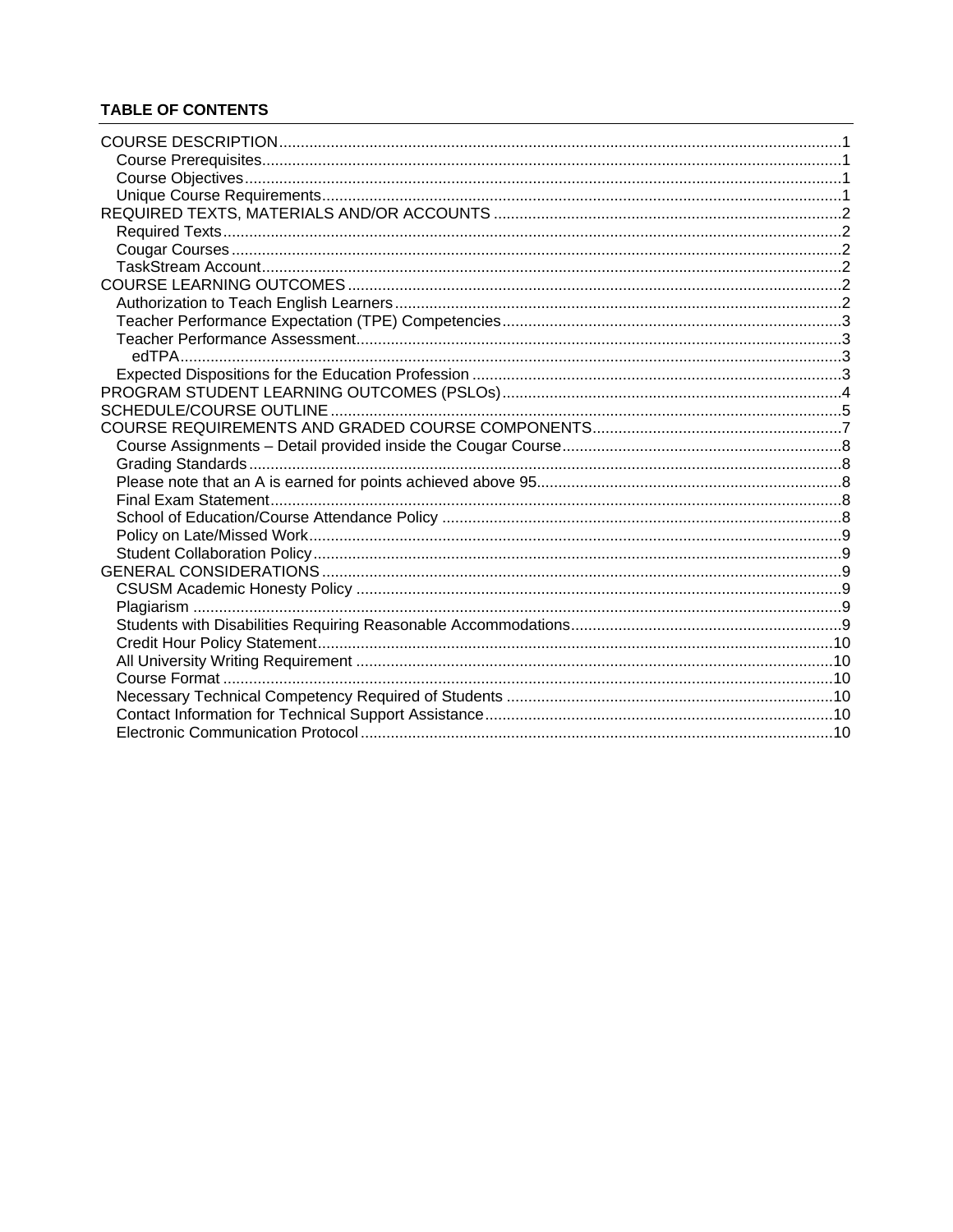### **COURSE DESCRIPTION**

EDMX 511 provides an introduction to psychology of learning and instruction; applications of learning theories to educational practice; planning and delivery of meaningful lessons; and utilizing appropriate teaching strategies for accommodating the learning differences of students with disabilities and other language and learning differences. *Enrollment Restriction: Admission to the Education Specialist Concurrent Credential Program.* 

### **Course Prerequisites**

For School of Education courses, admission to the program is considered a prerequisite. Enrollment restrictions: Admission to the Educational Specialist Program. Completion of EDUC 350, EDUC 364, EDUC 422 at CSUSM or the pre-approved equivalent courses from another institution.

### **Course Objectives**

This course provides an introduction to psychology of learning and instruction: applications of learning theories to educational practice; the planning and delivery of meaningful lessons; utilizing appropriate teaching strategies for accommodating the learning differences of students with disabilities and other language and learning differences. The course is built upon the principles of the Mission of the School of Education as stated above.

Primarily focuses on developing a preliminary understanding of learning theory and instructional practice in technology integrated and inclusive elementary classrooms. Candidates will be assessed in areas of universal lesson design and delivery, basic techniques of assessing student learning. Additional requirements include working knowledge of the SST/SAT process, the development of plan and delivering culturally aware and sensitive instruction.

### **Unique Course Requirements**

In the companion Clinical Practice course, EDMX 570, all candidates are required to participate in a **Breadth of Experience visitation week**, and to complete written Observation and Reflection assignments to that end. These assigned site visits are designed to meet program standards and to prepare candidates for the requirements inherent in a dual credential program.

- Candidates are required to have dependable, consistent access to a computer. Many assignments will require the use of a computer during class sessions.
- Candidates are expected to use "person-first" language in all written and oral assignments and class discussions (e.g., "Student with Down syndrome," rather than "Down syndrome student." Use "Johnny who has autism," rather than "My autistic student"). **Please read the article at this website before the course begins: http://www.inclusionproject.org/lets-all-play/people-first-language/**
- Candidates post assignments in the web course by midnight on the date they are due.
	- If there are extraordinary circumstances that impact completion of assignments, candidates must advise the instructor as soon as possible.
	- If there are questions or concerns, candidates are expected to contact the instructor via university email.
	- Candidates are expected to complete all assigned work. There will be a reduction in points for any assignments submitted after due dates, unless *prior* instructor approval is secured. Exceptions will be handled on a case-by-case basis, at the discretion of the instructor.
- Candidates are expected to proofread and edit all written assignments prior to submission. Candidates will ensure their writing is error-free (grammar, syntax, spelling), and ideas are logically and concisely presented. Assignment credit will reflect any oversight.
- Candidates are advised to keep a copy of all written work. These copies are needed for future use as professional portfolio entries.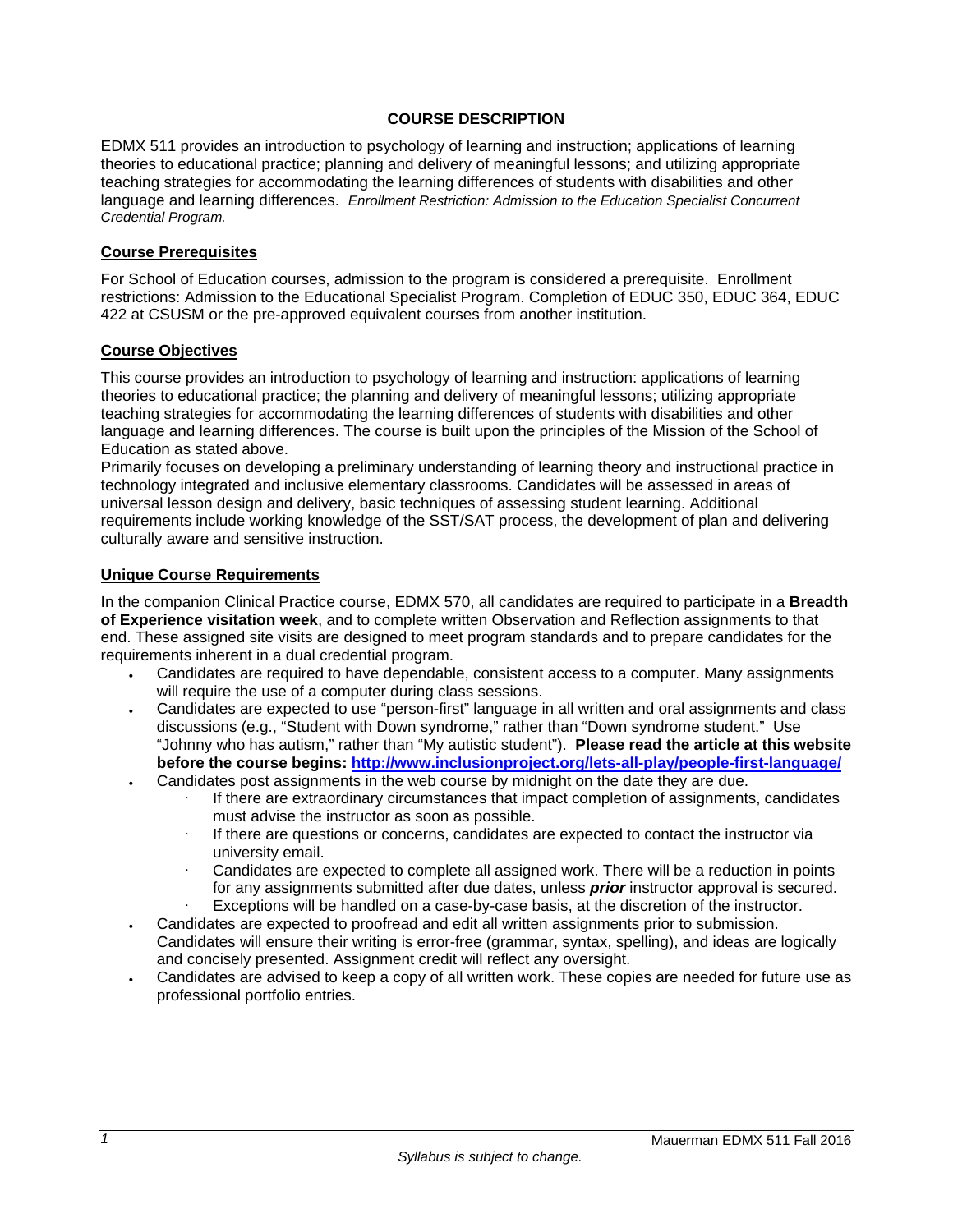# **REQUIRED TEXTS, MATERIALS AND/OR ACCOUNTS**

# **Required Texts**

Turnbull, Turnbull & Turnbull, Wehmeyer, Shogren (2016). *Exceptional Lives: Special Education in*  **Today's Schools** (8thed.) Pearson Education, Inc.

Snell & Brown (2015). *Instruction of children with severe disabilities* (8<sup>th</sup> ed.) Upper Saddle River. NJ: Pearson Education, Inc.

Thousand, Villa, & Nevin (2015*). Differentiating instruction: Collaboratively planning and teaching for universally designed learning.* (2nd Edition) Thousand Oaks, CA: Corwin Press.

Villa & Thousand (2011). *RTI: Co-teaching & differentiating instruction***.** Port Chester, NY: National Professional Resources, Inc. *Purchase in class for \$10 (25% discount) on 8/24. Bring cash or check to Richard Villa.*

# **Cougar Courses**

https://cc.csusm.edu EDMX 511 -01 (40951)

# **TaskStream Account**

The School of Education uses Taskstream to manage candidate data regarding TPEs, clinical practice, signature assignments, and professional disposition assessments. Concurrent candidates must be enrolled in Taskstream throughout the Multiple Subject, Mild/Moderate and Moderate/Severe Education Specialist program(s). Enrollment fees are paid by going to www.taskstream.com and registering for at least one year. Concurrent candidates and candidates completing both the Mild/Moderate and Moderate/Severe credentials must enroll for a minimum of two years. After enrolling, to access the Education Specialist program from the Taskstream home page (this is noted by a DRF icon), find the Self-Enrollment area and click the **Enter Code** button. Then enter the word "C**oncurrent1617**" and the program code which is available from the instructor. If this is the correct program, click the **Enroll** button. The Education Specialist program now will appear on individual Taskstream home page upon log in**. Be certain to note enrollment name and password**. Plan to enroll by the end of the second week of class—enrollment will occur as a class, in week 1 or 2, depending upon the availability of the code.

# **COURSE LEARNING OUTCOMES**

Upon successful completion of this course, students will be able to:

- Participate in an SST meeting
- Write and deliver a complete lesson
- Identify strategies for differentiation
- Apply learning theory to developing instruction
- Be familiar with Common Core State Standards
- Understand and apply Multi-Tiered Systems of Support (MTSS) and Response to Intervention (RTI)

### **For Credential Courses:**

### **Authorization to Teach English Learners**

This credential program has been specifically designed to prepare teachers for the diversity of languages often encountered in California public school classrooms. The authorization to teach English learners is met through the infusion of content and experiences within the credential program, as well as additional coursework. Candidates successfully completing this program receive a credential with authorization to teach English learners. *(Approved by CCTC in SB 2042 Program Standards, August 2002)*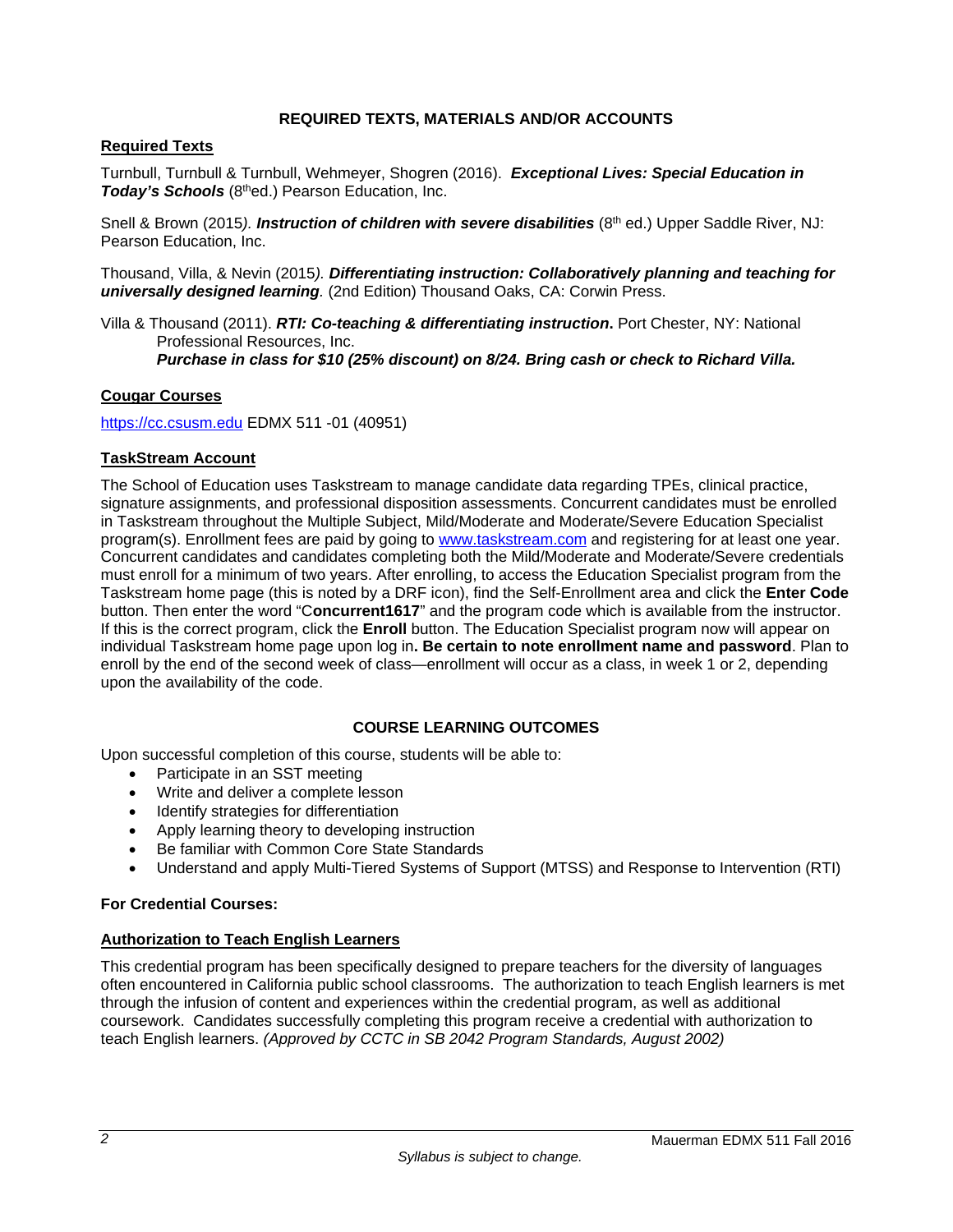# **Teacher Performance Expectation (TPE) Competencies**

The course objectives, assignments, and assessments have been aligned with the CTC standards for both the Multiple Subject and Special Education Credentials. This course is designed to help teachers seeking a California teaching credential to develop the skills, knowledge, and attitudes necessary to assist schools and district in implementing effective programs for all students. The successful candidate will be able to merge theory and practice in order to realize a comprehensive and extensive educational program for all students. Candidates will be required to formally address the following TPEs in this course: Candidates in EDMX 511 are required to address the TPEs with emphasis upon:

- CSUSM Local TPE 6D: Developmentally Appropriate Teaching Practices for Special Education: Teaching the Special Education Population in the General Education Environment
- TPE 8: Learning about Students
- TPE 9: Instructional Planning
- TPE 10: Instructional Time
- TPE 13: Professional Growth

### **Teacher Performance Assessment**

Beginning July 1, 2008 all California credential candidates must successfully complete a state-approved Teacher Performance Assessment (TPA), as part of the credential program of preparation. During the 2015- 16 academic year the CSUSM credential programs will use either the CalTPA (California Teacher Performance Assessment) or the edTPA (Educative Teacher Performance Assessment).

### **edTPA**

Beginning in fall 2015, for newly entering initial candidates, the CSUSM assessment system is the edTPA. To assist with your successful completion of the edTPA, a capstone class is part of your curriculum. In this class edTPA related questions and logistical concerns are addressed. Additional support materials are available on the edTPA website: http://www.edtpa.com/PageView.aspx?f=GEN\_Candidates.html

Additionally, to support candidate success in your credential program and with TPA, SOE classes use common pedagogical language, lesson plans (lesson designs), and unit plans (unit designs).

# **Expected Dispositions for the Education Profession**

Education is a profession that has, at its core, certain dispositional attributes that must be acquired and developed. Teaching and working with learners of all ages requires not only specific content knowledge and pedagogical skills, but also positive, informed attitudes about the multiple dimensions of the profession. The School of Education has identified six dispositions that must be evident in teacher candidates: social justice and equity, collaboration, critical thinking, professional ethics, reflective teaching and learning, and life-long learning. These dispositions have observable actions that will be assessed throughout the preparation program. For each dispositional element, there are three levels of performance - *unacceptable*, *initial target*, and *advanced target*. The description and rubric for the three levels of performance offer measurable behaviors and examples.

The assessment is designed to provide candidates with ongoing feedback for their growth in professional dispositions and includes a self-assessment by the candidate. The dispositions and rubric are presented, explained and assessed in one or more designated courses in each program as well as in clinical practice. Based upon assessment feedback candidates will compose a reflection that becomes part of the candidate's Teaching Performance Expectation portfolio. Candidates are expected to meet the level of *initial target* during the program.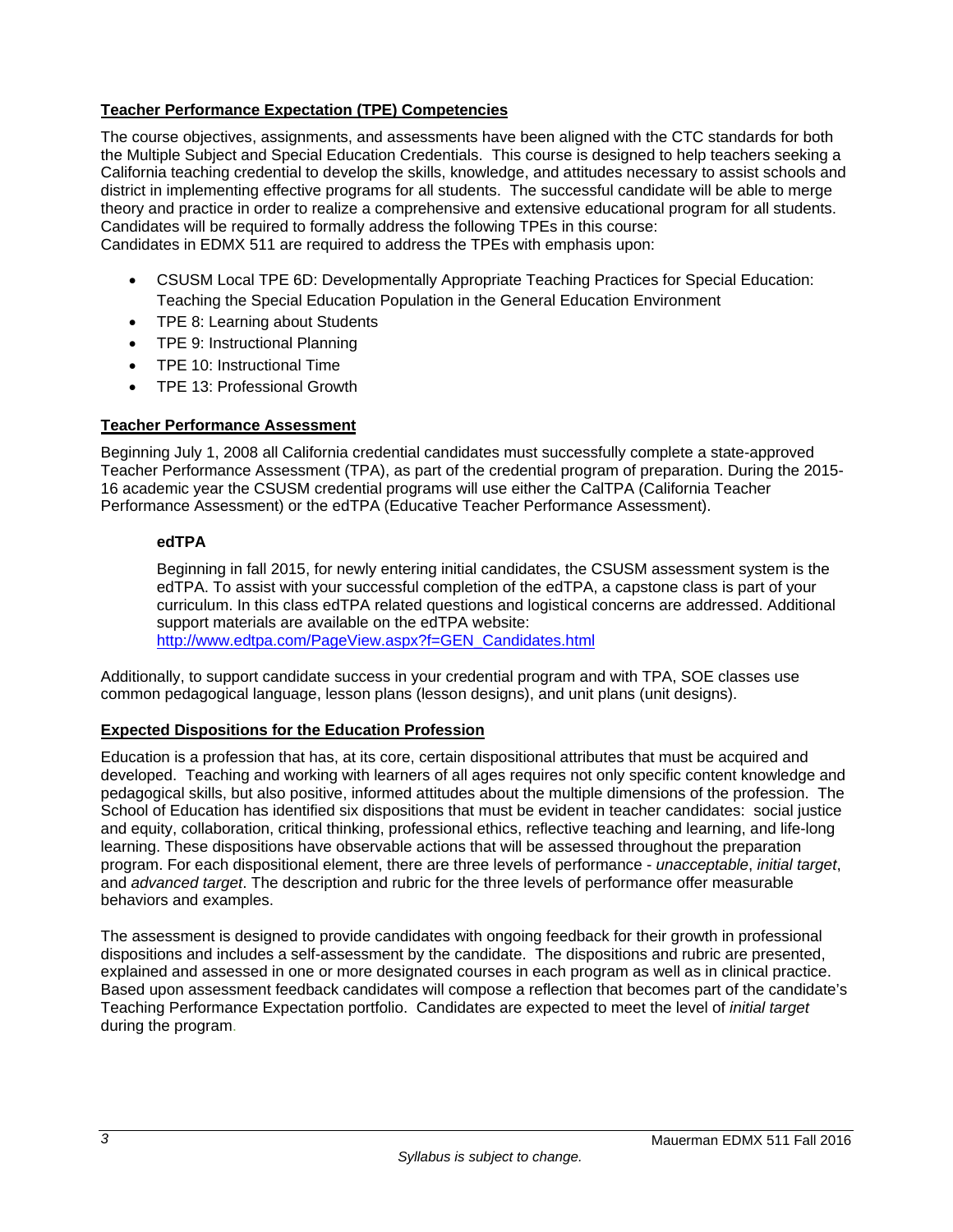# **PROGRAM STUDENT LEARNING OUTCOMES (PSLOs)**

Program Student Learning Outcomes (PSLOs) are addressed in the far right hand column of the schedule below. All assignments in EDMX 511 are directly designed to address program standards, Teaching Performance Expectations, and to develop a deep understanding of the pedagogy required to be prepared for the Teacher Performance Assessment.

In this course, candidates:

- Develop a lesson design and unit design to be used in future coursework. (ES Program Standards 10 and 13; MS Program Standards 5, 9, and 13)
- Develop beginning competency in the use of assessment [including entry-level, formative, and summative types] for use in developing lesson designs. (ES Program Standards 10 & 13; MS Program Standards 5, 9, and 13)
- Develop knowledge of typical and atypical human development. (ES Program Standard 11; MS Standard 3)
- Develop proficiency in participation in the process of Student Assistance Teams (a.k.a. Student Success/Study Teams). (ES Program Standards 13 & 14; MS Program Standards 6, 10, 13)
- Develop beginning competency in the use of classroom management strategies. (ES Program Standards 10, 11, 13, & 14; MS Program Standards 6, 10)
- Develop proficiency in the skills of observation of elementary students. (ES Program Standards 10, 11, 13, & 14; MS Program Standard 4)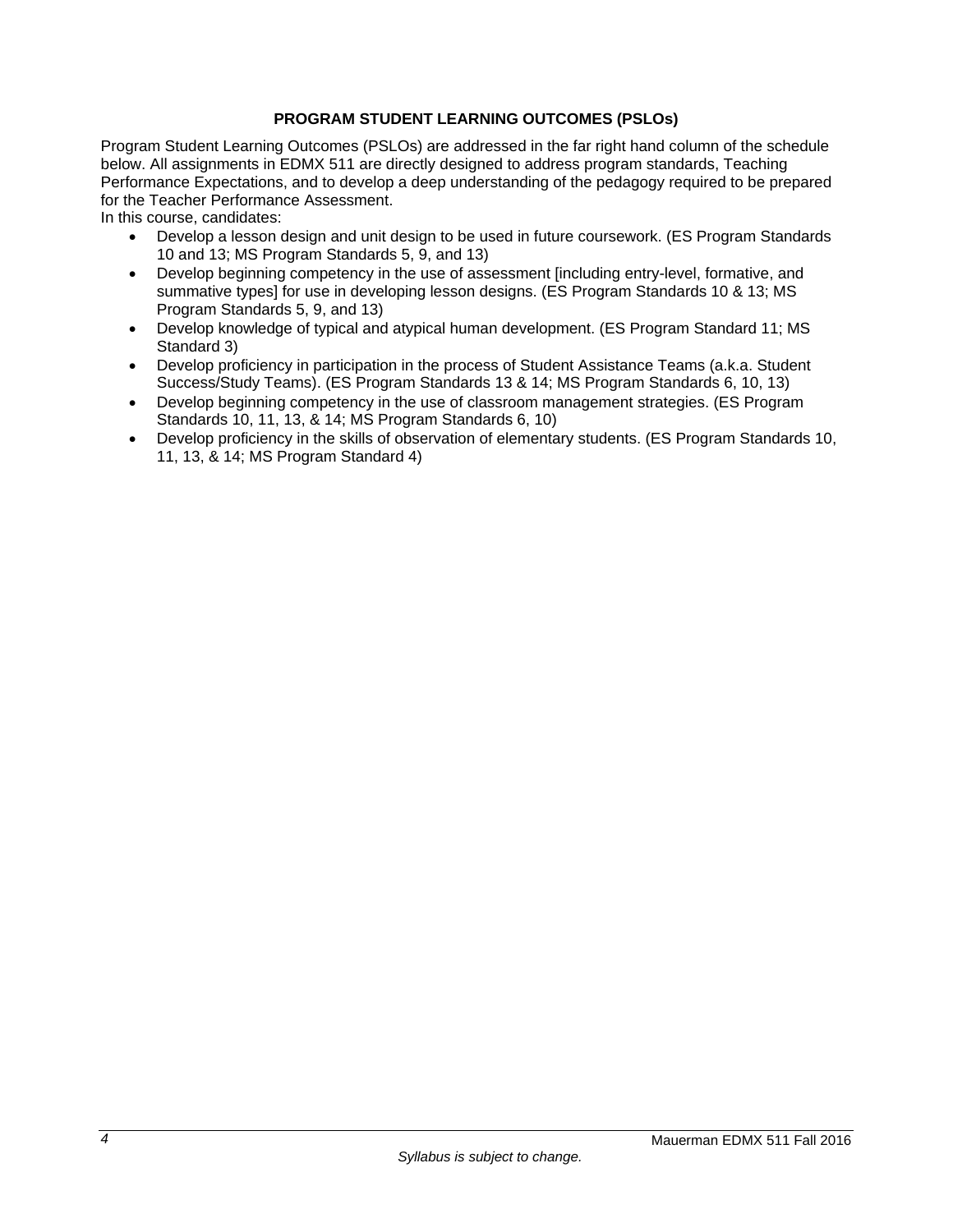# **SCHEDULE/COURSE OUTLINE**

# **EDMX 511 Scope and Sequence Matrix Preliminary Course Schedule**

Shaded column may need further revision—may be modified, depending upon how much we accomplish together in the first days. Integration/Infusion of Sp Ed Program Standards, M/M & M/S Standards, TPE Requirements, edTPA, and SoE Standards Revised: 8/12/16

|                                                    | # D                       | <b>Topics</b>                                                                                       | <b>Session Materials/</b><br><b>Activity</b>                               | <b>Readings/</b><br><b>Assignments</b>                                                                                                                                                                                                                                                                 | <b>CC Due</b>                                                              | <b>Sp Ed Stds/TPEs</b>                                                                                           |  |
|----------------------------------------------------|---------------------------|-----------------------------------------------------------------------------------------------------|----------------------------------------------------------------------------|--------------------------------------------------------------------------------------------------------------------------------------------------------------------------------------------------------------------------------------------------------------------------------------------------------|----------------------------------------------------------------------------|------------------------------------------------------------------------------------------------------------------|--|
| $\overline{\mathbf{0}}$<br>$\overline{\mathbf{0}}$ | 8/15-23<br>Week           | Opening: Review<br>Norms, Climate,<br>Routines, Establish<br>Groups,                                | Group & Individual<br><b>Activities</b>                                    | <b>Peruse ALL Texts</b><br>Read: Schmocker text,<br>Ch. 1, 2, 3: El of                                                                                                                                                                                                                                 | Syllabus, Sched,<br>Readings Assgnmts,<br>Forums, etc<br>-GTKY, CC profile | SpEd ST: Review of<br><b>Standards</b><br>GE TPE: (8, 11)<br>edTPA is<br>embedded in<br>course focus<br>SpEd ST: |  |
|                                                    | Ohana                     | Steps of a Lesson<br>Cooperative learning                                                           | Journaling<br>Elem of Instruction<br><b>Posters</b>                        | Instruction in CC<br>Excerpt for RR#1 $\Im$                                                                                                                                                                                                                                                            | photo                                                                      | GE TPE: 8, 9                                                                                                     |  |
| $\mathbf{1}$<br>$\overline{2}$                     | ٣                         | Syllabus overview<br><b>GTKY</b><br><b>Guest Speaker-</b><br><b>Elements of</b><br>Inst/Activity    | <b>Tutoring Reflective</b><br>Journal (TRJ)                                | Read: Schmocker text,<br>Ch. 1, 2, 3: El of<br>Instruction in CC<br>Excerpt for RR#1 $\Im$                                                                                                                                                                                                             |                                                                            | SpEd ST: Prgm St.<br>GE TPE: 8, 9, 10, 11                                                                        |  |
|                                                    | week <sup>-</sup><br>8/29 | Task & Concept<br>Analysis,<br><b>Blooms Taxonomy</b><br>Affective, psychom,<br>Cognitive           | -El of Inst Activity<br><b>Task Analysis activity</b>                      | Read: Topical articles-<br>CC web class<br>Read/Do Task analysis<br>together                                                                                                                                                                                                                           | <b>Group Posters</b>                                                       | SpEd ST: Prgm St.<br>13, M/M<br>GE TPE: 4, 5, 6A,<br>6B                                                          |  |
|                                                    | Wk2<br>9/5                | $9/5$ Labor Day =<br><b>Online Class Tasks</b><br>-MI quiz<br>-True Colors quiz<br>-Philosophy quiz | Watch FAT City on<br>community media<br>site,<br><b>WORK AHEAD</b> $⇒$     | Read: Borich Observ.<br>Skills, Ableism RR# 2<br>$\Delta$<br><b>Read Turnbull</b><br>assignment below<br>early                                                                                                                                                                                         | RR #1: Schmocker<br>El of Instruct<br>Submit by midnight 9/5               |                                                                                                                  |  |
| 3<br>$\overline{4}$                                |                           | Human<br>Development, Who<br>are my Sts?<br>Observation<br>skills/Identification                    | <b>TR Journal</b><br>Typical/Atypical Dev<br>Activity<br>H. Gardner review | Read: Topical articles<br>-Turnbull: Ch. 5-16;<br>Tabs Only place<br>tabs/chapters<br>-TVN/Inclusion: Ch5,<br>pgs. 65-71<br>Turnbull: Ch. 2, Inclusion 9/12 (In class)<br><b>RR#3</b><br><b>TVN/Differentiation:</b><br>Ch.3 (pgs. 35-47); Ch.4<br>(pgs. 49-64); Ch.5 (pgs. midnight 9/12<br>$65 - 76$ | Topical<br>Articles/Media/Posts<br>Group Human Develop<br>Assignmt         | SpEd ST: Prgm St.<br>11, 12. M/M St. 1<br>GE TPE: 6A & 6B                                                        |  |
|                                                    | ω<br>ž<br>9/12            | In-class Guided<br>Student Observation<br>Healthy/Positive Lrng<br>Environment                      | Observation<br>Practice/Video<br><b>LUNCH: Educating</b><br>Peter          |                                                                                                                                                                                                                                                                                                        | <b>Dual Observation Due</b><br>-RR #2: Observation<br>Skills, Ableism, due | SpEd ST: Prgm<br>St.1. M/M St. 1<br>GE TPE: 4, 5                                                                 |  |
|                                                    | wk4                       | Lesson Design I:<br>Putting it all together<br>Differentiation, ELLs,<br>14 Fed Definition          | TR Journal Media,<br>DI- elements of<br>Lesson design                      | TVN: Ch. 1, p 10-13,<br>TVN Differentiation Ch.<br>7 - RR #49                                                                                                                                                                                                                                          | RR #3:Turnbl:<br>Diversity/Inclusion due<br>midnight                       | SpEd ST: M/S St.4;<br>Prgm St. 10<br>GE TPE: 1                                                                   |  |
| $\overline{8}$                                     | 9/19                      | Group Mini Lesson<br>Project<br>Ethics,<br>Confidentiality,                                         | Lesson Plan<br>Template (TPA)<br>Group activity<br>Professional            |                                                                                                                                                                                                                                                                                                        | Prof.Dev. Self eval<br>posted to TS DUE<br>(Taskstream)                    | SpEd ST: M/S St. 4,<br><b>GE TPE: 12</b>                                                                         |  |

Mauerman EDMX 511 Fall 2016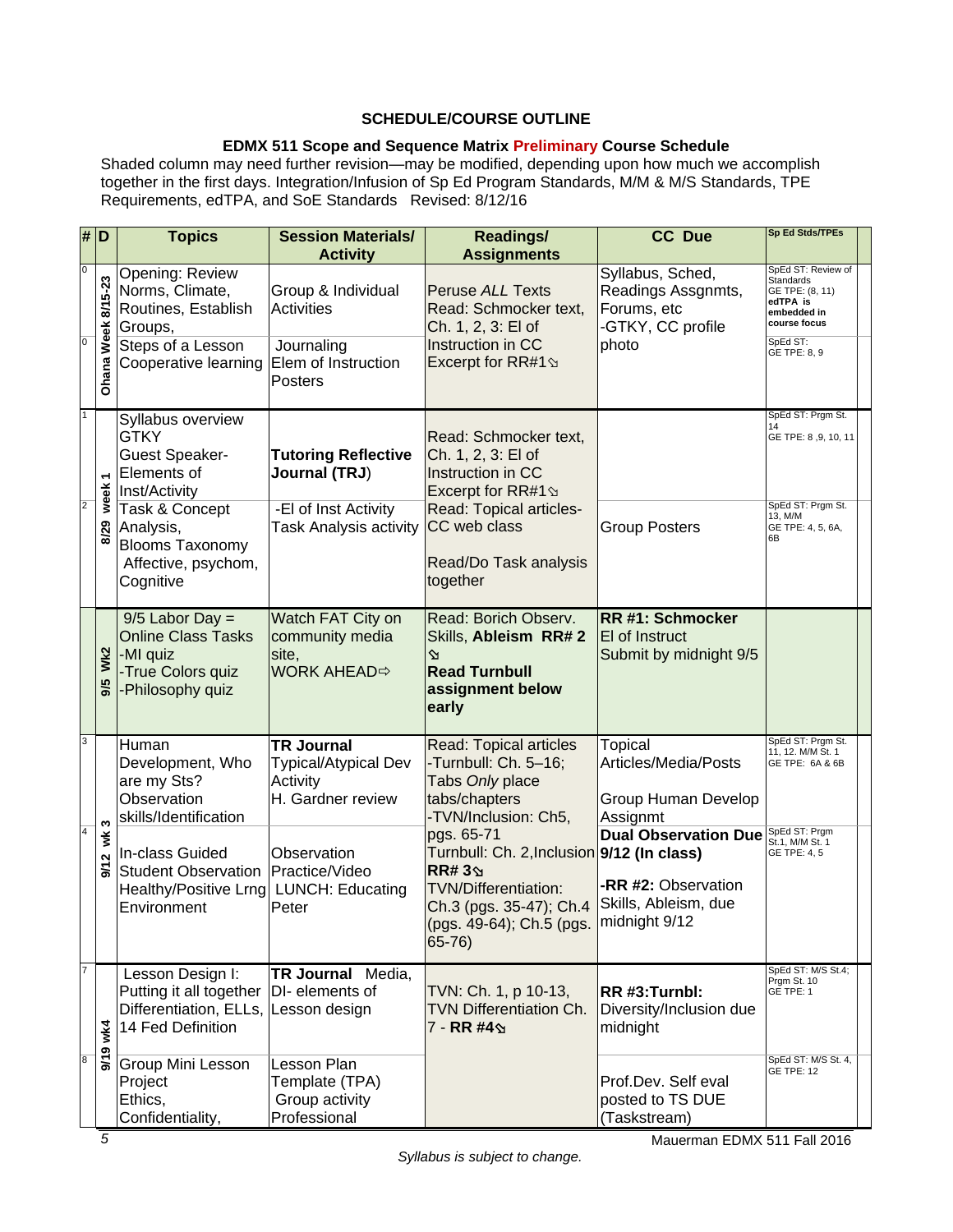|         |                 | Mandates, etc.                                                                                                                                       | Dispositions                                                                |                                                                                                                        |                                                                                                                         |                                                                      |
|---------|-----------------|------------------------------------------------------------------------------------------------------------------------------------------------------|-----------------------------------------------------------------------------|------------------------------------------------------------------------------------------------------------------------|-------------------------------------------------------------------------------------------------------------------------|----------------------------------------------------------------------|
|         |                 |                                                                                                                                                      | Posting in TS as a<br>class                                                 |                                                                                                                        |                                                                                                                         |                                                                      |
| 9<br>10 | ທ<br>š          | Lesson Design<br>II:UDL<br>Content, Process,<br>Product revisited<br><b>Differentiation</b><br>Strategies I<br><b>Collaboration I</b>                | <b>TR Journal</b><br><b>PPT</b> lecture/activities<br>Media-Differentiation | Topical articles-<br>webclass<br>TVN, Ch. 6 for RR# 5<br><b>PRINT Characteristics</b><br><b>Matrix</b>                 | <b>RR #4: Differentiation</b><br>Strategies due<br><b>Bring Turnbull text</b><br><b>Topical</b><br>Articles/Media/Posts | SpEd ST: M/M St. 5<br>GE TPE: 4, 5                                   |
|         | 9/26            | Social Justice,<br>Service Lrning<br><b>RTI Overview</b><br><b>Lesson Plan</b><br>Workshop                                                           | Jigsaw and Expert<br>groups<br>LP Workshop                                  |                                                                                                                        | <b>Group Lesson Plan</b><br><b>Due</b>                                                                                  | SpEd ST: Prgm St.<br>3; M/M St. 1<br>GE TPE: 7, 8, 9, 15             |
| 11      | $\bullet$<br>ž  | Clinical<br>Practice/Breadth<br><b>Week Discuss</b><br>RTI: How It Fits -<br>Collaboration<br>-Sp Ed<br>Characteristics<br>Matrix Intro              | <b>TR Journal</b><br>Media- What is RTI?                                    | Read: Topical articles-<br>webclass SST lesson,<br>RTI trifold,<br>Snell: Ch. 1, Ch. 6, p<br>224-233;<br>for RR# $6\%$ | RR #5: TVN ch 6<br>Topical<br>Articles/Media/Posts                                                                      | SpEd ST: Prgm<br>St.4, M/M St. 5<br>GE TPE: 9, 10, 11,               |
| 12      | 10/03           | <b>Differentiation</b><br><b>Strategies II</b><br>Assessment<br>Strategies II<br>Sp Ed Characteristic<br>Matrices Wkshp [+]                          | <b>PPT</b> lecture/activities<br>Workshop                                   |                                                                                                                        | <b>Assessment Types</b><br>group proj due<br><b>Matrix Binder due</b><br>midnight                                       | SpEd ST: Prgm St.<br>3, 5<br>GE TPE: 4,5,6A, 6B,<br>6D, 7, 9, 10, 11 |
| 13      | Ľ<br>₹<br>10/10 | SST/SAT Training;<br>Group Practice (TBD) PPT lecture/activities<br>Paired Lesson<br><b>Revision Workshop</b><br>w diff, assess, sp ed<br>strategies | Т<br>R Journal<br>Unit of Study PPT<br>training                             | Topical articles Read<br>SST trng ahead to be<br>ready for today-web<br>class<br>Topical articles-web<br>class         | ∣RR #6: Snell –<br><b>Strategies M/S</b><br><b>RTI/Sp Ed Strategies</b><br>in LP due                                    | SpEd ST: M/M St.<br>5,1<br>GE TPE: 3, 4                              |
| 14      |                 | <b>SST Group</b><br><b>Simulation Guided</b><br>Activity<br>Presentations w<br>Immediate<br>Feedback,<br>Refinement                                  | <b>SST Templates</b><br>1/ <sub>2</sub> Class<br>Presentations              | Unit Design Readings                                                                                                   | <b>SST Simulation Due</b><br>(TBD)<br><b>Paired Lesson Design</b><br>Due (possible move to<br>next week)                | SpEd ST: M/M St 5,<br>Prgm St 11, 13<br>GE TPE: 6A,6B, 8             |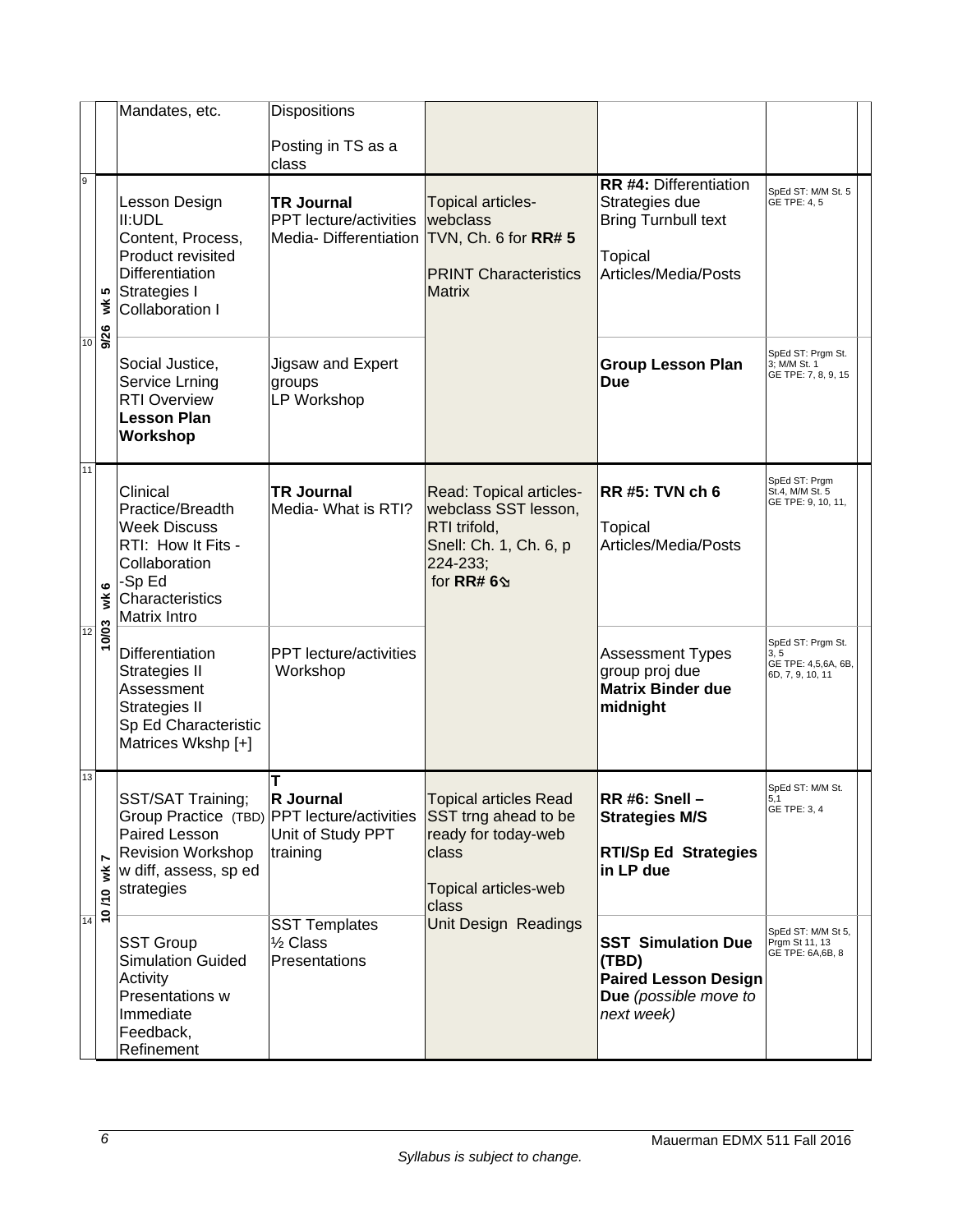| 15               | $16$ $\infty$<br>⋚<br><b>D/17</b> | <b>Paired Lesson</b><br>Design<br>Presentations<br>Project                                                                                                               | <b>TR Journal</b><br>Template<br>Workshop                           | Topical articles-web<br>Iclass           | Topical<br>Articles/Media/Posts                                                                                    | SpEd ST: Prgm St.<br>2, M/M St. 3<br><b>GE TPE: 13</b> |  |
|------------------|-----------------------------------|--------------------------------------------------------------------------------------------------------------------------------------------------------------------------|---------------------------------------------------------------------|------------------------------------------|--------------------------------------------------------------------------------------------------------------------|--------------------------------------------------------|--|
|                  |                                   | Celebration of<br>Learning!<br>Next steps, Clinical<br>Placement<br>Breadth of<br><b>Experience Visitation</b><br>lfrom Mike Norman<br>Reflection<br>assignments         | Set up week 9-16<br>Cohort Meetings &<br>Holiday gathering<br>dates | Advance Organizer/<br>tasks for EDMX 512 | <b>Paired Lesson Design</b><br>Due (possible move to<br>next week)<br><b>SST Sheet</b><br><b>Group Project Due</b> | SpEd ST: Prgm St.<br>2, M/M St. 3<br>GE TPE: 8, 9, 11  |  |
| 10/24-29<br>Wk 9 |                                   | Breadth of Experience: Week of Visitations in small groups to four different special needs school settings.<br>Group assignment to specific location; watch for details. |                                                                     |                                          |                                                                                                                    |                                                        |  |

# **COURSE REQUIREMENTS AND GRADED COURSE COMPONENTS**

| <b>Assignment</b>                                                        | <b>Point Value</b> |
|--------------------------------------------------------------------------|--------------------|
| Photo posted in Cougar Course Profile & GTKY entry                       | 2                  |
| Weekly Tutoring Reflection Journal (8 weeks@ 2 pts each)                 | 16                 |
| Reading Reflections (6 @ 2 pts each)                                     | 12                 |
| Goals, Objectives/ Positive & Healthy Learning Environment (group score) | 8                  |
| Guided Observation/Human Development Assignment (Indiv)                  | 8                  |
| Universal Design Differentiated Lesson Plan (group & Indiv)              | 14                 |
| Student Study/Assistance Team (SST/SAT) (may move to Spring/512)         | 12                 |
| Paired Revised Lesson Presentation                                       | 12                 |
| Participation/Group Support, Attendance, Professionalism                 | 16                 |
| <b>TOTAL</b>                                                             | 100                |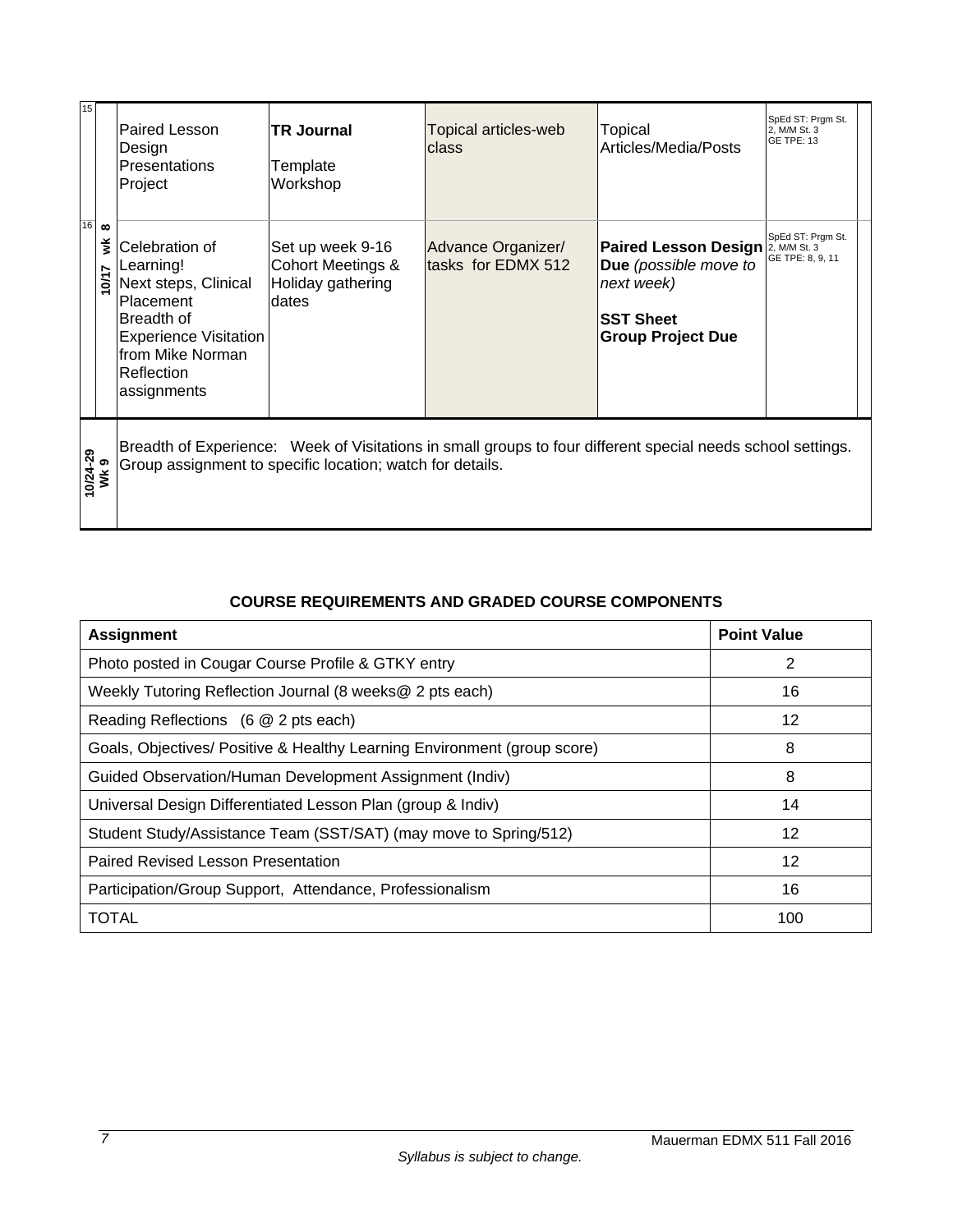# **Course Assignments – Detail provided inside the Cougar Course**

- 1. Photo/Profile
- 2. Tutoring Reflection Journal
- 3. Reading Reflections
- 4. Poster: Positive/Healthy Learning Environment
- 5. Guided Observation Skills/Human Development Assignment
- 6. Universal Design Differentiated Lesson Plan Group Project
- 7. Student Study Team Simulation
- 8. Paired Lesson Presentation
- 9. Participation/PD/Attendance

# **Grading Standards**

Grades are earned on a 100 point scale. Assignments, professional dispositions, group participation and support are pivotal to candidate success.

No A+ possible  $A = 95-100$   $A = 90-94$ <br>B + = 87-89  $B = 83-86$   $B = 80-82$  $B+ = 87-89$  B = 83-86  $C_+ = 77-79$   $C_+ = 73-76$   $C_- = 70-72$  $D = 60-69$  F = 59 or lower Please note that an A is earned for points achieved above 95.

# **Final Exam Statement**

Due to the intense nature of this course, and the multiple assessments administered, there will be no formal Final Exam. Attendance at all cohort events are considered part of the final examination for every candidate. Assignments with point value of over 10 points apiece are considered signature competency assignments.

### **School of Education/Course Attendance Policy**

Due to the dynamic and interactive nature of courses in the School of Education, all candidates (course participants) are expected to attend all classes and participate actively. At a minimum, candidates (course participants) must attend more than 80% of class time, or s/he may not receive a passing grade for the course at the discretion of the instructor. Individual instructors may adopt more stringent attendance requirements. Should the candidate (course participants) have extenuating circumstances, s/he should contact the instructor as soon as possible. *(Adopted by the COE Governance Community, December, 1997).*

This course, EDMX511: Since the Concurrent courses meet all day, it must be noted that a one day absence equals TWO class session absences. Candidates in the concurrent program may only miss one and one-half days before accruing a 20% absence rate, thus acquiring the potential for losing a full grade point.

Service Learning: Concurrent candidates are expected to participate as an entire cohort at a minimum of one (1) service learning event outside class for both the EDMX 511 and EDMX 512 courses, typically held on a Saturday. Fall 2016 includes an Autism Walk on 9/10, held on the CSUSM campus.

Concurrent candidates are required to attend the edTPA Capstone Workshops offered through the SOE, free of charge, by the edTPA coordinator. The dates for the workshops in fall 2016 are: September 24, November 5, December 3, all offered in ARTS 240 from 8:30-10:00 am

Candidates must earn a **C+ or better in order to continue in the credential program**. Earning a C+ is cause for a Statement of Concern by Program Coordinators. Notification of absences by the candidate does not automatically excuse a candidate from class.

It is the responsibility of the candidate to meet with the instructor and discuss potential make up of class time or assignments. However, in planning, candidates may not assume that in-class assignments or activities can be made up, as none are easily replicated outside of the collaborative classroom environment, therefore, chosen absences are not advised. Continuous attendance is crucial.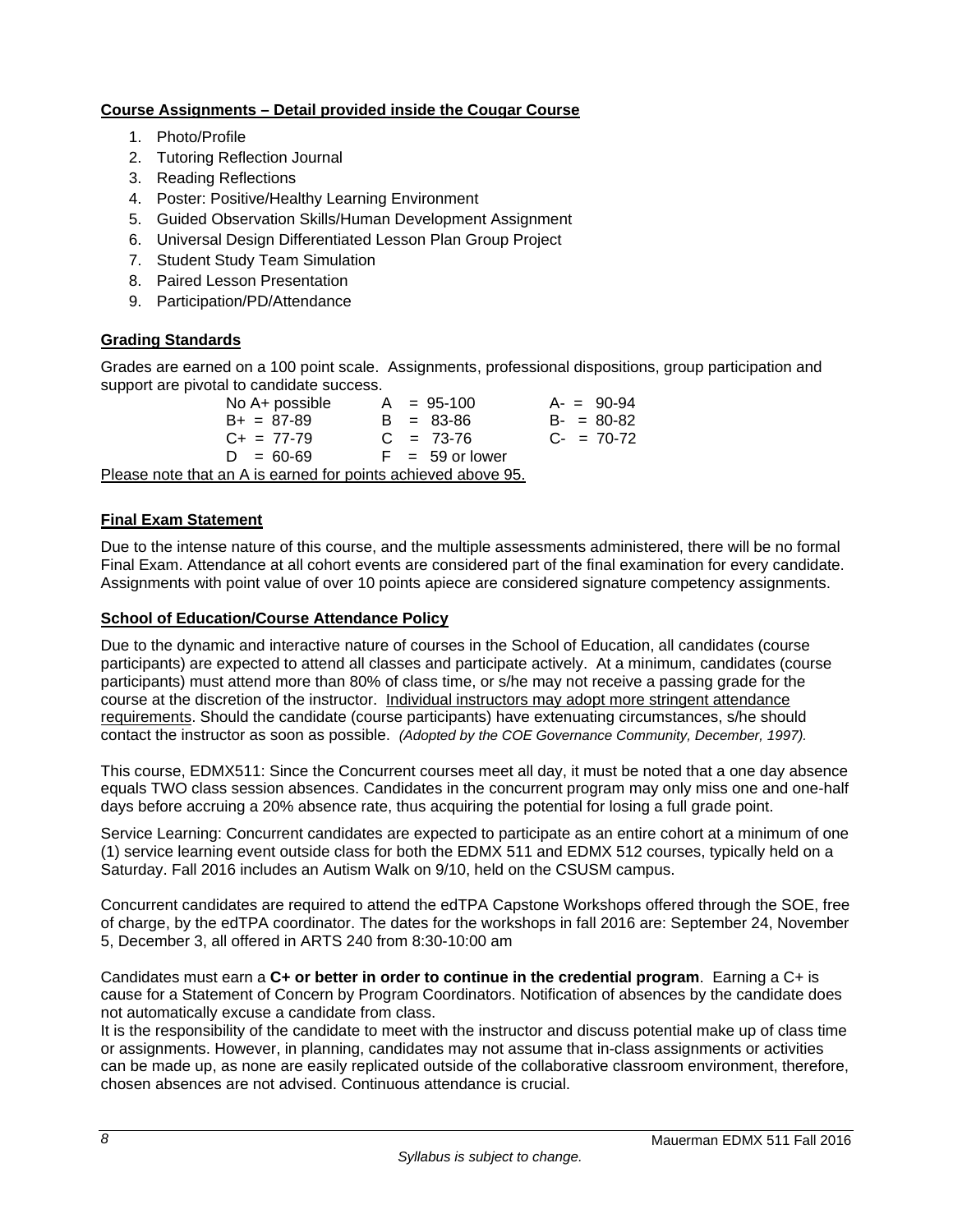# **Policy on Late/Missed Work**

All instances of work submitted late must be discussed with the instructor in order to earn credit.

# **Student Collaboration Policy**

This cohort has established a code of Norms that has been curated and agreed upon by all candidates to be in place for each course this term. This agreement includes engaged and intentional group work in base groups and other groups as determined by the cohort and by the instructor.

Collaborative skills include respectful and effective interactions among group members, accountability for all assigned group roles. This extends to supportive, helping relationships that extend beyond typical group work, and embrace true cooperative group functioning. These interactions are reflected in the Professional Disposition Rubric and resulting score.

# **GENERAL CONSIDERATIONS**

### **CSUSM Academic Honesty Policy**

Students will be expected to adhere to standards of academic honesty and integrity, as outlined in the Student Academic Honesty Policy. All assignments must be original work, clear and error-free. All ideas/material that are borrowed from other sources must have appropriate references to the original sources. Any quoted material should give credit to the source and be punctuated accordingly.

Academic Honesty and Integrity: Students are responsible for honest completion and representation of their work. Your course catalog details the ethical standards and penalties for infractions. There will be zero tolerance for infractions. If you believe there has been an infraction by someone in the class, please bring it to the instructor's attention. The instructor reserves the right to discipline any student for academic dishonesty, in accordance with the general rules and regulations of the university. Disciplinary action may include the lowering of grades and/or the assignment of a failing grade for an exam, assignment, or the class as a whole.

Incidents of Academic Dishonesty will be reported to the Dean of Students. Sanctions at the University level may include suspension or expulsion from the University.

Refer to the full Academic Honesty Policy at: http://www.csusm.edu/policies/active/documents/Academic\_Honesty\_Policy.html

### **Plagiarism**

.

As an educator, it is expected that each candidate (course participant) will do his/her own work, and contribute equally to group projects and processes. Plagiarism or cheating is unacceptable under any circumstances. If you are in doubt about whether your work is paraphrased or plagiarized see the Plagiarism Prevention for Students website http://library.csusm.edu/plagiarism/index.html. If there are questions about academic honesty, please consult the University catalog.

### **Students with Disabilities Requiring Reasonable Accommodations**

Students with disabilities who require reasonable accommodations must be approved for services by providing appropriate and recent documentation to the Office of Disabled Student Services (DSS). This office is located in Craven Hall 4300, and can be contacted by phone at (760) 750-4905, or TTY (760) 750- 4909. Students authorized by DSS to receive reasonable accommodations should meet with their instructor during office hours or, in order to ensure confidentiality, in a more private setting.